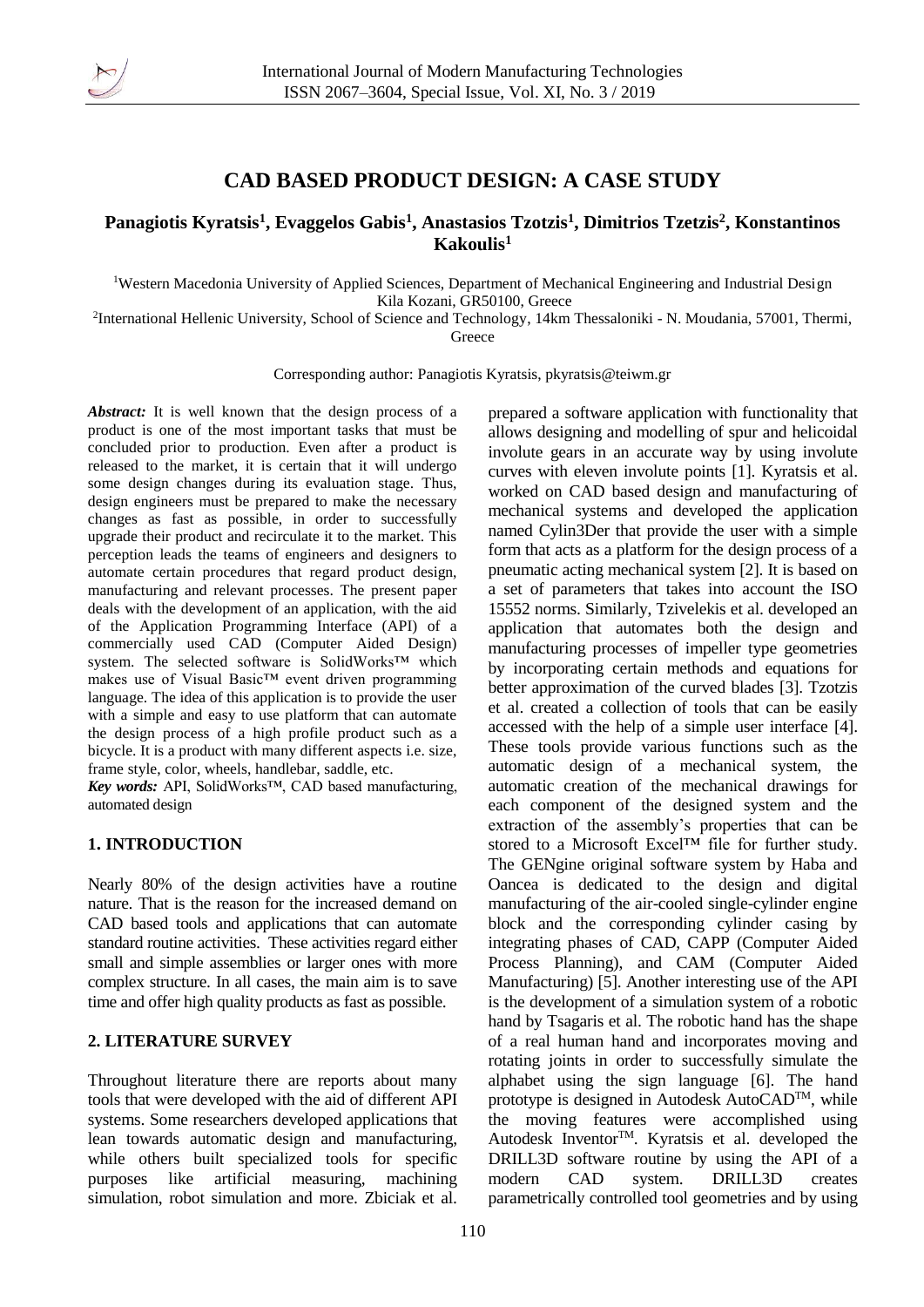different cutting conditions, achieves the generation of solid models for all the relevant data involved during the drilling manufacturing process (drilling tool, cut workpiece, undeformed chip etc.) [7]. Another software tool that allows user to generate different types of holes, on parallelepipedic solids, starting from different references as edges, vertexes, known points on the solids, or different types of entities which are placed on the solids was developed by Badan and Oancea [8]. Pescaru et al. presented a software tool that deals with automatic design of a footwear product type and also describes the steps for designing the products with a high level of customization [9]. Additionally, Oancea and Haba worked on a new computer tool, which allows the user to obtain the technological manufacturing sequences, cutting data for each process from the manufacturing sequence and finally to assist at the simulation of each process. The tool is very useful in the integration process of CAPP with CAM system for rotational parts [10].

The present paper makes use of a CAD based API in order to show that one key advantage of using it, is the ability to build simple and easy to use tools, that can serve various purposes, when repeatable and time-consuming tasks are involved. It deals with the development of an application that can be used for automating the design process of a bicycle using the API of SolidWorks™.

#### **3. CASE STUDY**

The case study that follows is the automatic design process of a bicycle, which is a product that can undergo many design changes throughout its life cycle and thus involves a lot of exhausting optimization activities for the designers and engineers that need to be minimized or maximized.

#### **3.1 Workflow**

The workflow of the present application is based on a simple input – output philosophy. First of all, the user inputs all the necessary data, as seen in Figure 1, into an easy to use interface that is divided into five tabs. The first tab contains a textbox for the data input, whereas all other tabs contain radio buttons that the user can click in order to make a selection. Next, the user can press the command button so that the design process of the product can begin. When the process ends, the output is a fully assembled and parametrically designed model of a bicycle that comprises a set of basic parts, which contain certain attributes i.e. material, texture and color. The aforementioned attributes are applied on the part models during their design process. In addition, a

rendered model of the bicycle is produced by using the previously mentioned attributes for illustration purposes. The produced models are saved in the user specified path that can be changed through a simple text box,

which is contained in the user form. Additionally, the user can specify the template path, also through a similar text box in the design form.



Fig. 1. Data flow of the application

The programming structure of the application is based on the principals of Visual Basic™. This means that upon triggering the application, it must first connect to SolidWorks™ and then make the declarations of the required variables. It is very important for the application to declare all the required variables and reserve memory space at the beginning, in order to avoid conflicts.

With the variables set, the steps of the design process are straightforward; at first the part module becomes enabled with an aim to permit the application to open a new part document and select a sketch plane. Subsequently, the sketch of the first part is created and then with the help of commands such as extrude, the complete 3D solid model of the part is produced. This process takes place several times until all parts of the bicycle are produced and simultaneously all part models are saved in the predetermined path.

Finally, the application enables the assembly module, opens a new assembly document and performs a series of mate commands, in order to assemble the complete bicycle. The flow of the design process for the spur gear component is illustrated in Figure 2. This flow is generally applied, which means that all parts are created with the depicted series of actions.

With all solid models of the bicycle's components completed, the next step is to create the final assembly of the bicycle. This is done via the assembly module of SolidWorks™ API. The assembly process of a wheel is shown in Figure 3.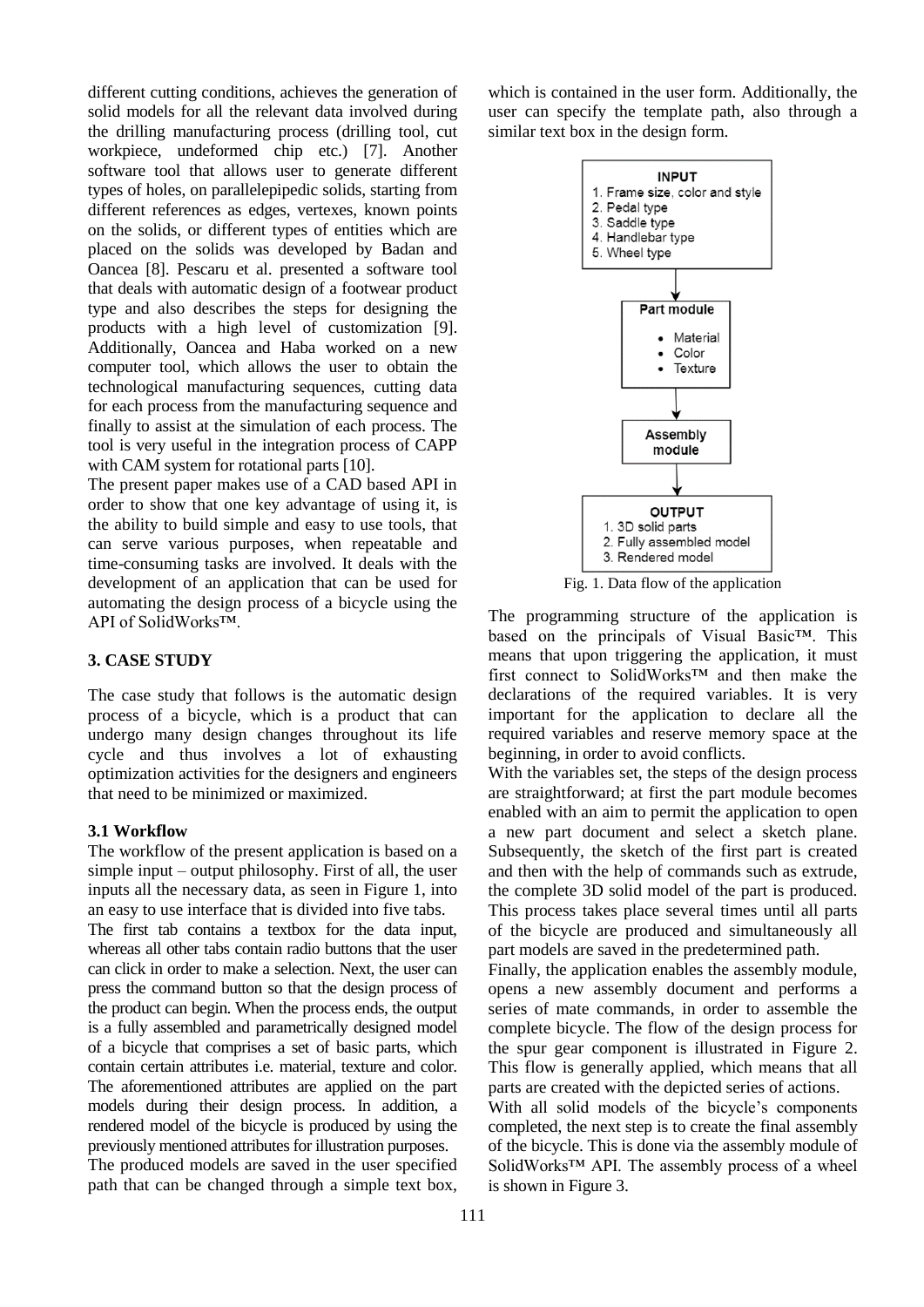

Fig. 2. Part design process of spur gear



Fig. 3. Assembly process flow of a wheel

The assembly process flow is similar to the part design flow, because the first steps are exactly the same. The application must declare the variables, connect to the CAD system, open all the components that are relevant to the assembly and then enable the assembly module, which resides at the higher ranks of the API hierarchy, in order to create a new assembly document. The next steps are related to the assembly procedure and are totally different from the last steps of the part design process. As the components are loaded to the computer memory, the application is now able to insert them into the newly created assembly document. Finally, the application selects the appropriate mating entities like planes, axis, etc. and then performs a series of mate commands with the selected mating entities. During the example of the wheel assembly, the selected entities were the plane named Plane1 and axis named Axis1 of each of the three involved components.

The reason that both the part design and the assembly design processes share common steps is that they belong to the same interface of the API object model, which is MODELDOC2 as seen in Figure 4. Moreover, from the depicted diagram it is clear that SLDWORKS is the top interface in the API, which provides direct and indirect access to all other interfaces exposed in the SolidWorks™ API. That is why the application has to connect to SolidWorks™ before any other action is taken. All interfaces in the API can be properly accessed if the hierarchy is respected. For example, MODELDOC2 is an interface that can be accessed after connection with SLDWORKS API object is established and allows access to SolidWorks™ documents such as parts, assemblies, and drawings. Similarly, PARTDOC and ASSEMBLYDOC can be accessed after the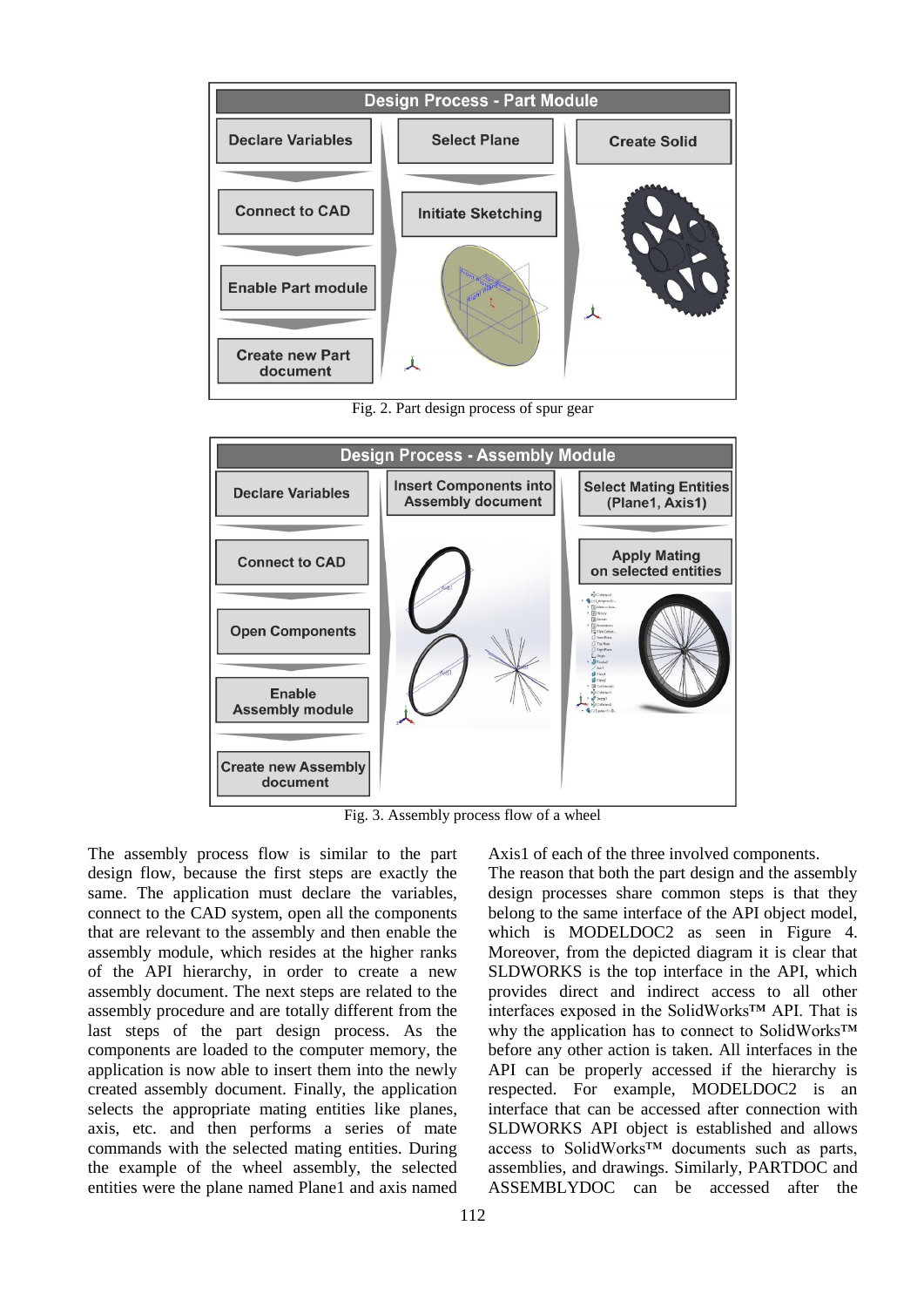connection with MODELDOC2 is established and together are the API objects that enable the use of the part document functions and assembly document functions respectively.



Fig. 4. Part of SolidWorks™ API object model

## **3.2 Interface**

Figure 5 illustrates the interface arrangement of the application. The first tab deals with the most basic parameter of the bicycle, which is the frame size. User can choose a frame size between twelve and twenty inches that is considered as market standard size and it depends on the rider's height, gender, age and other characteristics.



Fig. 5. First tab of the user interface

On the second tab, user can select the preferred pedal and saddle type. Two choices are available for both pedal and saddle type that can be activated via the corresponding radio button. Additionally, the tab contains images that describe the pedal and saddle types as seen in Figure 6.



Fig. 6. The pedal and saddle selection tab

Third tab contains the options for frame color and style. Users can choose between male and female style by clicking the corresponding radio button. The styles that are available are common and meet the design standards of most manufacturers. Of course, there are many more styles commercially available but the philosophy is similar, thus it would be unnecessary to include more styles at this moment. Finally, users can choose a color of preference from a pool of five basic colors by selecting the name of the color from the appropriate selection box, as seen in Figure 7.



Fig. 7. The frame color and style selection tab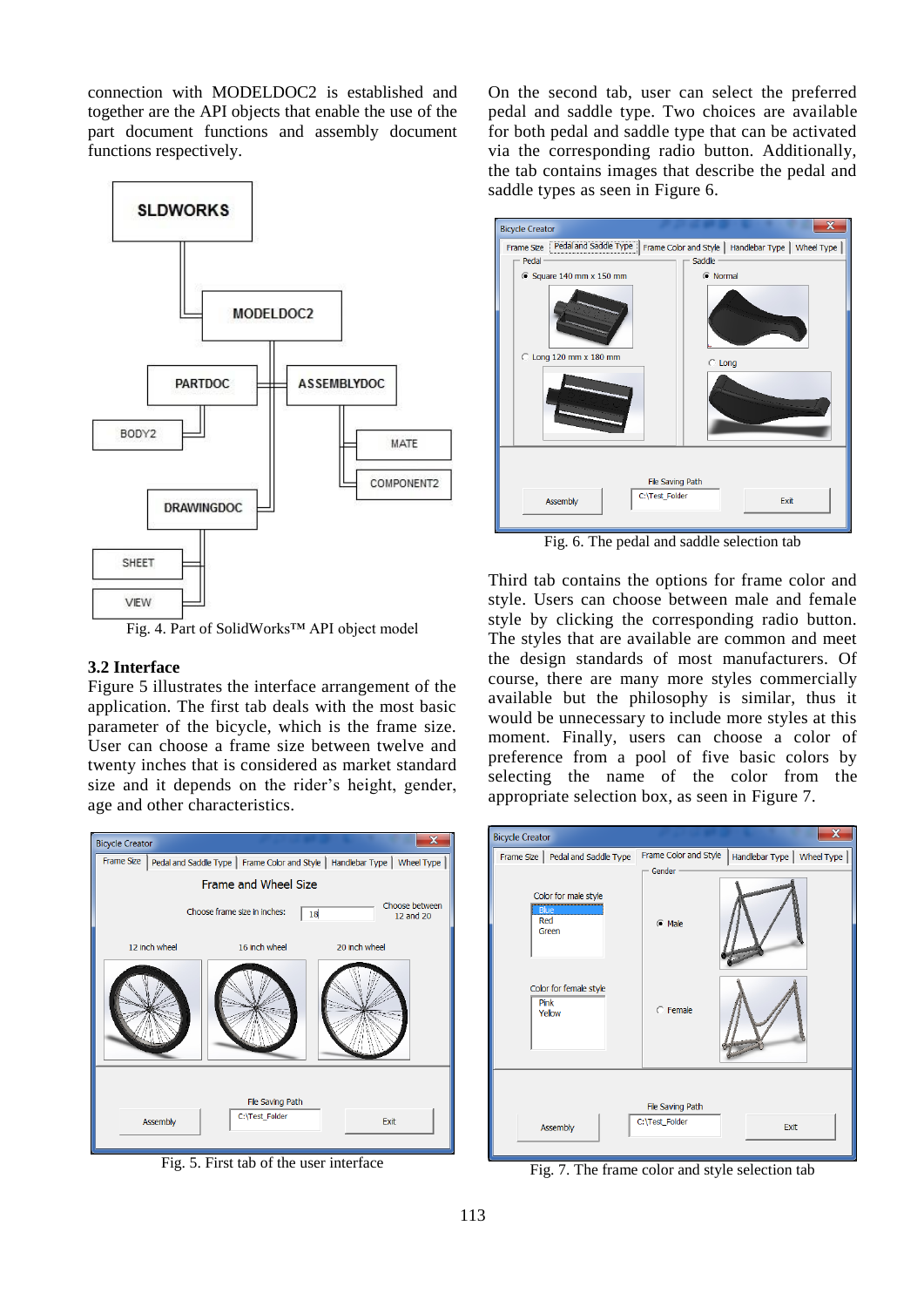The next tab contains two options for the handlebar; a normal horizontal type and a more sports oriented type with curved edges. For now two types of handlebars are sufficient as the discrepancies between handlebars of different manufacturers are limited. Like all tabs, images<br>accompany the radio buttons for better accompany the radio buttons for better visualization of the bicycle components.

The fifth and final tab provides the user with two options for the wheels. Users can choose between wheels with regular spokes or wheels with rims that can be found on more advanced bicycles. Furthermore, user can select whether to add helping wheels to the bicycle or not, in case that the bicycle is intended to be used by beginners. In order to conclude the design process, the user has to press the "Assembly" button just after making all the required design selections. The application makes use of the input data in order to build the parts and then assemble them into a parametric assembly model. An example assembly model of a twelve inch frame bicycle is illustrated in Figure 8.



Fig. 8. The fully assembled model of a small frame bicycle

#### **3.3 Design parameters**

For the application to build the bicycle model it is first needed to calculate the key dimensions of the bicycle based on the chosen frame size. These dimensions are embedded into the code as variables that are linked to each other through mathematic formulae. Most of the dimensions are considered as design parameters but not all. Some dimensions were fixed in order to limit the code lines and because there are so many manufacturers with so many different bicycle models and types that is almost impossible to record every bicycle design. Due to the fact that the application is intended to be kept as simple as possible, the only parameter that the user has to input is the frame size. All the other design parameters are calculated based on the frame size. The most basic design parameters are summarized in Table 1.

| Table 1. Basic design parameters |  |
|----------------------------------|--|
| <b>Design Parameter</b>          |  |
| Wheelbase                        |  |
| Fork length                      |  |
| Fork angle                       |  |
| Wheel outer diameter             |  |
| Frame tube diameter              |  |
| Seat tube angle                  |  |
| Bracket length                   |  |
| Disk radius                      |  |
| Handlebar length                 |  |
| Bottom bracket to fork top       |  |

#### **3.4 Calculations**

In addition, the application can easily calculate the wheelbase and all other important dimensions like trail, reach and stack by using international design standards that relate the frame size with the dimensions of the rest of the bicycle. Due to the vast number of bicycle size and style options, application includes some of the most common combinations of sizes and styles that can be found on manufacturers around the globe. An example regarding key metrics for a twelve inch frame, that is considered a small frame, is given in Table 2. User can expect the size of the bicycle with the help of the images of three sample wheels that are present on the first tab of the application, thus making the decision easier.

| <b>Dimension Name</b> | <b>Metric</b> |
|-----------------------|---------------|
| Trail                 | $71$ mm       |
| Head tube Angle       | $71.3^\circ$  |
| Seat tube Angle       | $68.9^\circ$  |
| Bottom bracket Height | $289$ mm      |
| Wheelbase             | 1030mm        |
| Effective top tube    | $615$ mm      |
| Reach                 | 370mm         |
| Stack                 | $639$ mm      |
| Seat - Bottom bracket | $281$ mm      |
| Fork Length           | $420$ mm      |

Table 2. Key metrics for a small sized bicycle frame

Figure 9 depicts the most important dimensions of a bicycle that affect bicycle's performance and rider's comfort and provides a brief explanation of each of the dimensions. These characteristics are used to create a metric table like Table 1, which is necessary for the proper construction of the bicycle.